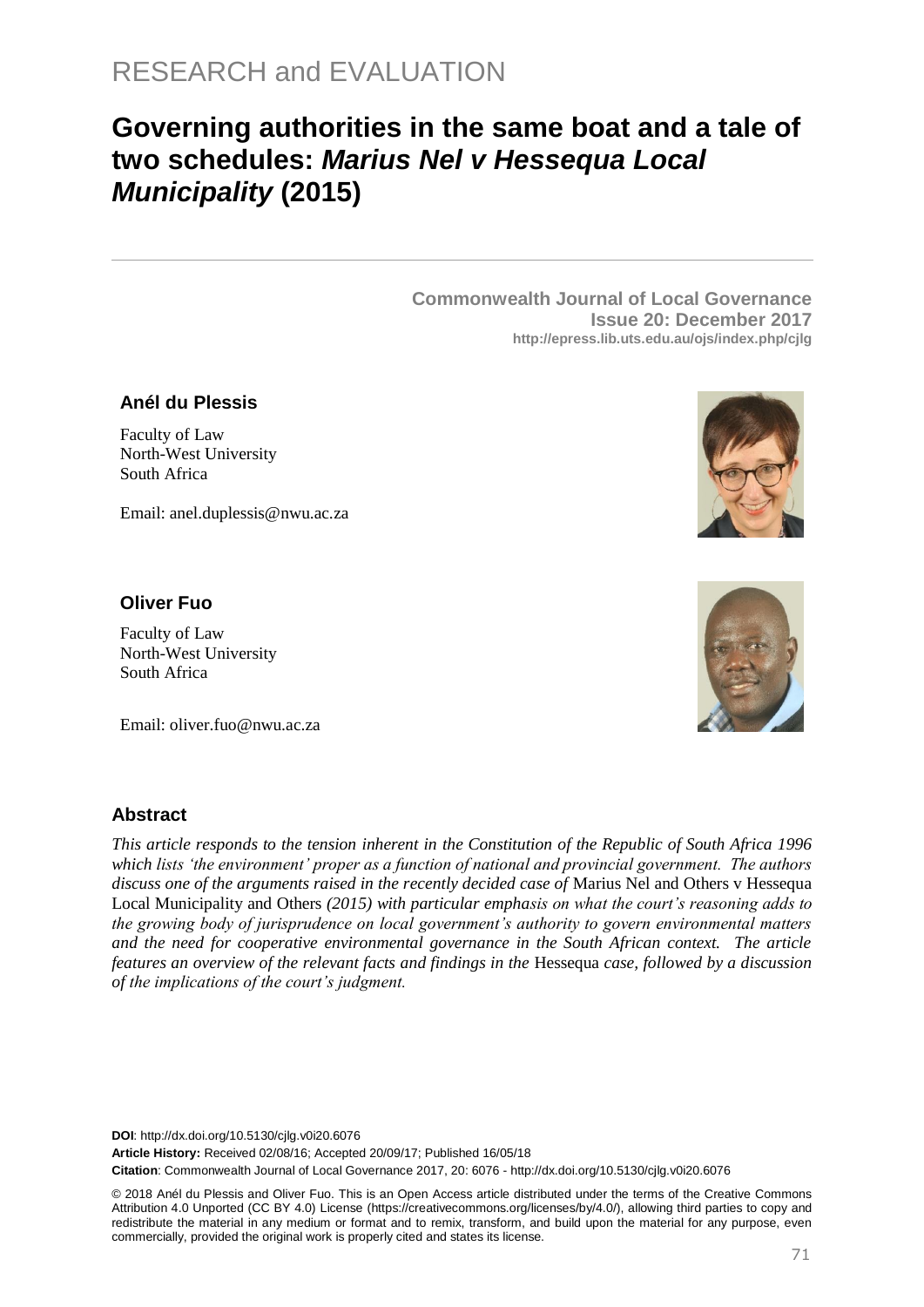## **Introduction**

-

The Constitution of the Republic of South Africa 1996 ('the Constitution') is often acclaimed for its Bill of Rights, its values and attendant groundbreaking judgments on matters such as the right to life, $<sup>1</sup>$ </sup> the right to access to adequate housing,<sup>2</sup> the authority of the Public Protector,<sup>3</sup> the prohibition of corporal punishment in schools<sup>4</sup> and the extension of social assistance grants to non-South Africans with permanent residence status.<sup>5</sup> Less celebrated are the inroads the Constitution has made in changing the allocation and division of power or governing authority between the various organs of state in democratic South Africa (Schedules 4 and 5 of the Constitution; Olivier 2015; Fuo 2015). The Constitution (Section 40(1)) has had a remarkable impact on the division of legislative and executive authority between national, provincial and local government spheres and, in so doing, on the way in which authorities can and should govern. Since 1996, municipalities have unprecedented governing powers and have become a sphere of the South African government with a level of responsibility that has historically been unknown (Du Plessis 2010, pp. 265–269; Fuo 2014, pp. 109–117). There has been a total change in the scope and depth of the legislative and executive authority, as well as the status of local government (Sections 151(2) and (3) read with Section 156 of the Constitution; *City of Cape Town v Robertson* paras. 55–60; Fuo 2015, pp. 20–26; Christmas and De Visser 2009). These changes have in recent years precipitated a number of court cases challenging the governing authority of municipalities, such as *City of Johannesburg v Blue Moonlight Properties* and *Le Sueur v eThekwini Municipality*.

The constitutional transformation of local government has however resulted in a number of uncertainties. While the Constitution a) stipulates the developmental duty and a number of other objects of municipalities (Sections 152 and 153); b) dictates in general how the three spheres of government should coordinate their financial and other business (Sections 154(1), 41(1)(h) and 215); and c) sets out in Schedules 4 and 5 how some areas of governance and competences are divided between the national, provincial and local spheres, it is silent on many aspects. There is very little detail on the execution of the executive authority of the national, provincial and local authorities. Furthermore, other than offering

<sup>&</sup>lt;sup>1</sup> In *S v Makwanyane and Another* (1995), the Constitutional Court declared the death penalty unconstitutional inter alia because it violated the rights to life and dignity.

<sup>2</sup> In *Government of the Republic of South Africa and Others v Grootboom and Others* (2000), the Court declared that the housing policy of the Cape Metro failed to meet the constitutional requirements of reasonableness because it did not cater for the needs of those in desperate conditions. It ordered the national government to devise and implement a coherent and coordinated housing programme to give effect to the right to access to housing guaranteed in Section 26(1) of the Constitution.

<sup>3</sup> Recently, in *Economic Freedom Fighters v Speaker of the National Assembly and Others* and *Democratic Alliance v Speaker of the National Assembly and Others* [2016], the Constitutional Court ruled that the findings and remedial actions of the Public Protector are binding and can be reviewed and set aside only by a court of law. <sup>4</sup> See *Christian Education South Africa v Minister of Education* (2000).

<sup>5</sup> See *Khosa and Others v Minister of Social Development and Others*, *Mahlaule and Another v Minister of Social Development* (2004).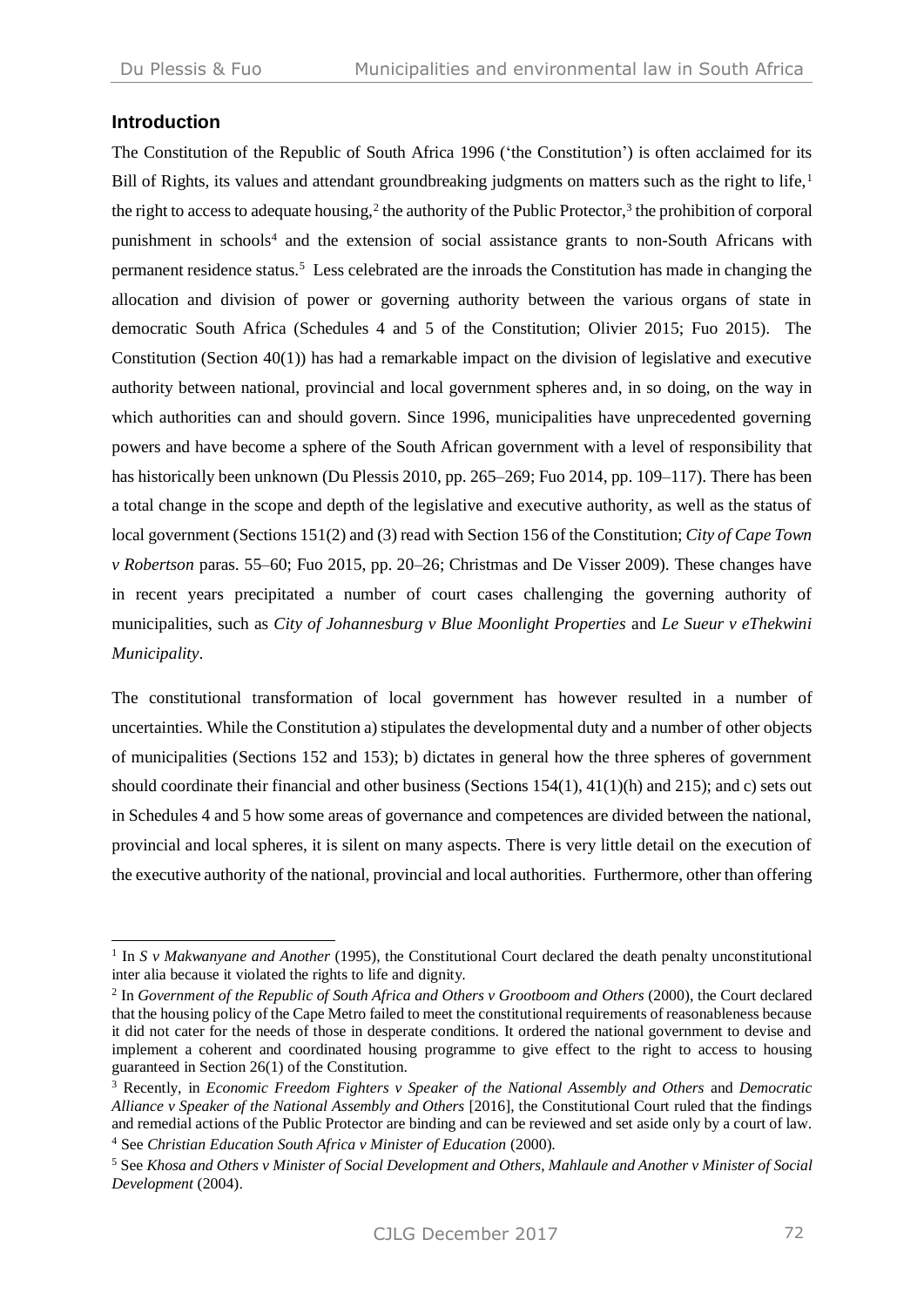principles for cooperative government in Chapter 3 and demanding good intergovernmental relations,<sup>6</sup> there are barely any specific guidelines on how organs of state should *co-govern*.

The absence of any specific guidelines on how to co-govern is further complicated by the framing of the environmental duties of the three spheres of government in the 1996 Constitution. The Constitution (Sections 7(2) and 24, read jointly) demands of all three spheres of government to respect, protect, promote and fulfil the right of everyone to an environment that is not harmful to human health or wellbeing, yet it lists the *"environment"* as a *"functional area of concurrent national and provincial legislative competence*" (Schedule 4A). This seems to suggest that only national and provincial deliberative bodies (Parliament and the National Council of Provinces) can pass legislation to regulate environmental matters. This allocation of authority in respect of environmental matters is featured in cases such as *Le Sueur v eThekwini Municipality*, *Maccsand (Pty) Ltd v City of Cape Town*, *Lagoon Bay Lifestyle Estate (Pty) Ltd v Minister of Local Government, Environmental Affairs and Development Planning of the Western Cape* and, most recently, in the cases of *Marius Nel v Hessequa Local Municipality* (hereafter 'the *Hessequa* case') and *Abbott v Overstrand Municipality*.

This article discusses one of the arguments raised in the *Hessequa* case, with particular emphasis on how the court's reasoning adds to the growing body of jurisprudence on local government's authority to govern environmental matters and the need for cooperative environmental governance<sup>7</sup> in South Africa. The discussion commences with an overview of the relevant facts and findings in the *Hessequa* case and then offers some views on the implications of the court's judgment.

# *Marius Nel v Hessequa Local Municipality* **– facts and findings**

Between 2012 and 2013 the Hessequa Local Municipality and the Swellendam Municipality adopted by-laws relating to the management and use of rivers within their jurisdictional areas – the Breede, Goukou, Gouritz and Duiwenhoks Rivers (*Hessequa* case, para. 5). Sections of the by-laws sought to regulate various boating activities and required, inter alia, that boats using the rivers should be licensed by the municipalities.

The by-laws make provision for boat licensing fees and the cancellation of licences, and the fixing of tariffs, fees and levies by the municipalities in respect of the registration and licensing of boats. The bylaws equally prohibit some behaviour relating to the use of boats, fishing and other activities on the river, including operating a boat in a reckless manner, while under the influence of drugs or alcohol, when overloaded, or when the boat is leaking pollutants. The by-laws make the contravention of these

 $\overline{a}$ 

<sup>6</sup> See Section 41 of the Constitution.

 $\frac{7}{10}$  Environmental governance in this context denotes the regulatory functions of government in relation to environmental matters and implies the attempt to govern behaviour by setting and enforcing environmental standards, rules and principles through execution of legislative, executive and administrative functions. For details, see Du Plessis (2010, pp. 269–271).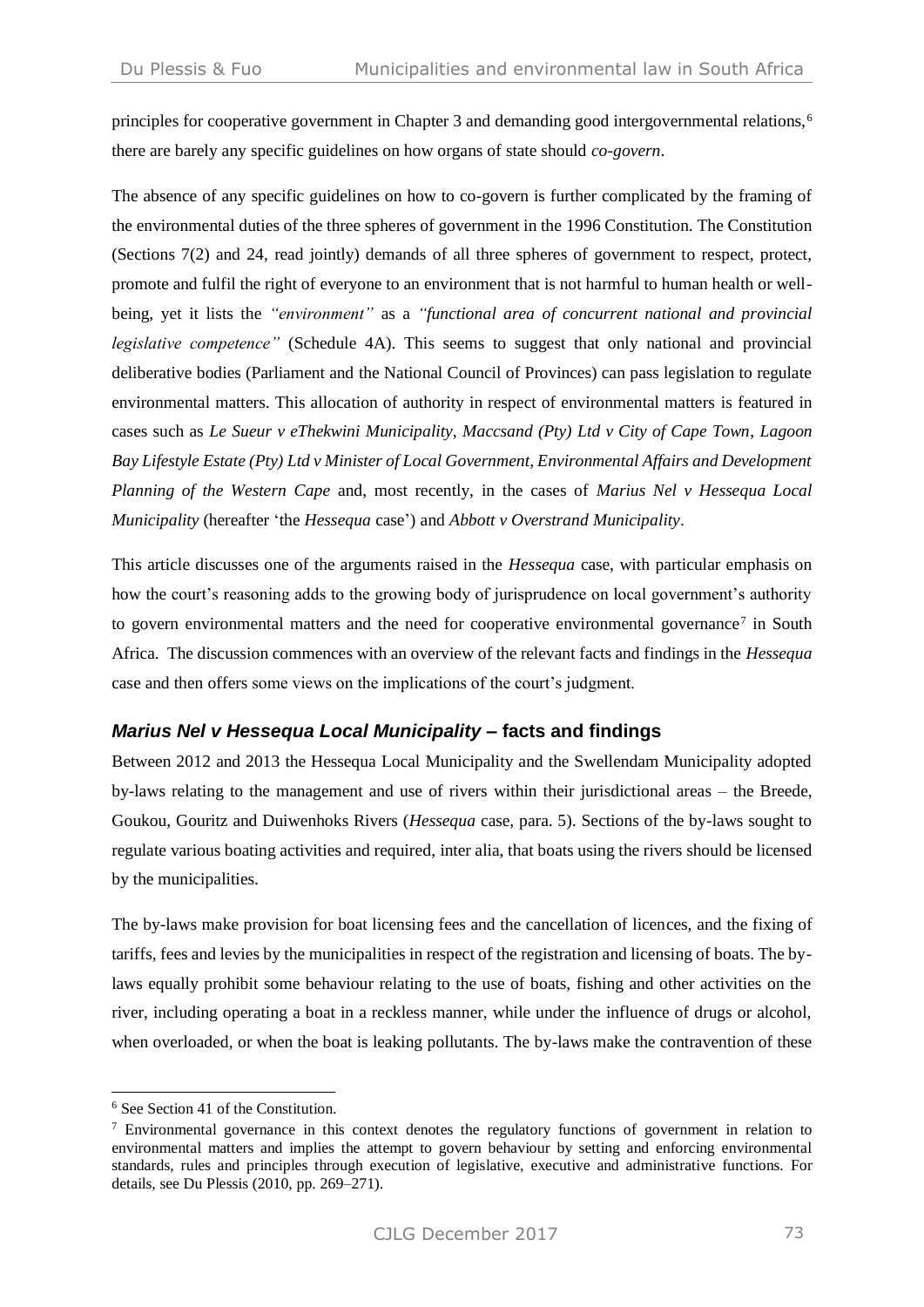-

requirements an offence (para. 5). To ensure compliance with their provisions, the by-laws prescribe the powers of authorised officers inter alia to investigate, test and remove boats from the rivers. Officers are authorised to board vessels, to request information including the names and addresses of persons on board, and to order an unlicensed boat user to remove the boat from the river (para. 7). In a case of noncompliance with the latter order, the municipality has the power to remove such a boat, and if it is not claimed within 90 days of removal the municipality may seize it (para. 7).

The applicants, owners of holiday homes in the Breede River, approached the High Court to declare the adopted by-laws unconstitutional, in conflict with national legislation and therefore invalid, first on the ground that municipalities do not have powers to legislate on the use of rivers (paras. 2–3 and 9). Secondly, the applicants argued that the powers given to the appointed officers (tasked with ensuring compliance) to search vessels were draconian and violated the right to privacy (para. 17). Thirdly, they argued that the requirement for a boat licence was inconsistent with the provisions of the National Water Act (no. 36 of 1998) ('the NWA'), which makes it possible for a person who has lawful access to a water resource to use it for recreational purposes (paras 24 and 25). Fourthly, they argued that the powers of authorised officers appointed in terms of the by-laws were wider than the powers vested in fisheries control officers (appointed by the Minister) under Section 51 of the Marine Living Resources Act (no. 19 of 1998) ('the MLRA'). On this basis, the applicants argued that both the power of the municipalities to authorise persons to perform the functions of authorised officers under the by-laws and the specific powers conferred on the authorised officers were inconsistent with the MLRA and therefore invalid (para. 30). Lastly, they argued that there was a conflict between some provisions of the by-laws and the Criminal Procedure Act (no. 51 of 1977) ('the CPA') in relation inter alia to the powers of police officers to enter and search premises for the purpose of obtaining evidence (para. 33).

On the first issue raised by the applicants, the Court held that it is entirely permissible for a municipality to make by-laws requiring inter alia that people wishing to use boats on rivers and/or to fish in rivers in its area of jurisdiction be licensed, and to authorise officers to enforce such by-laws (paras. 13 and 16). The Court reasoned that a reading of Section 156 of the Constitution,<sup>8</sup> together with Schedules 4B and 5B, gives municipalities powers to regulate the use and management of rivers within their jurisdictional area. The Court indicated that the relevant local government matters listed in Schedule 5B of the Constitution in the context of this case include 'local amenities', 'municipal recreation', and 'public spaces'. The Court held that rivers, which constitute the subject matter of the by-laws, fall within the

<sup>8</sup> Section 156 of the Constitution provides that: *"(1) A municipality has executive authority in respect of, and has the right to administer – (a) local government matters listed in Part B of Schedule 4 and Part B of Schedule 5; and (b) any other matter assigned to it by national or provincial legislation. (2) A municipality may make and administer by-laws for the effective administration of the matters which it has the right to administer. (3) Subject to Section 151(4) a by-law that conflicts with national or provincial legislation is invalid. If there is a conflict between a by-law and national or provincial legislation that is inoperative… the by-law must be regarded as valid for as long as that legislation is inoperative… (5) A municipality has the right to exercise any power concerning a matter reasonably necessary for, or incidental to, the effective performance of its functions*.*"*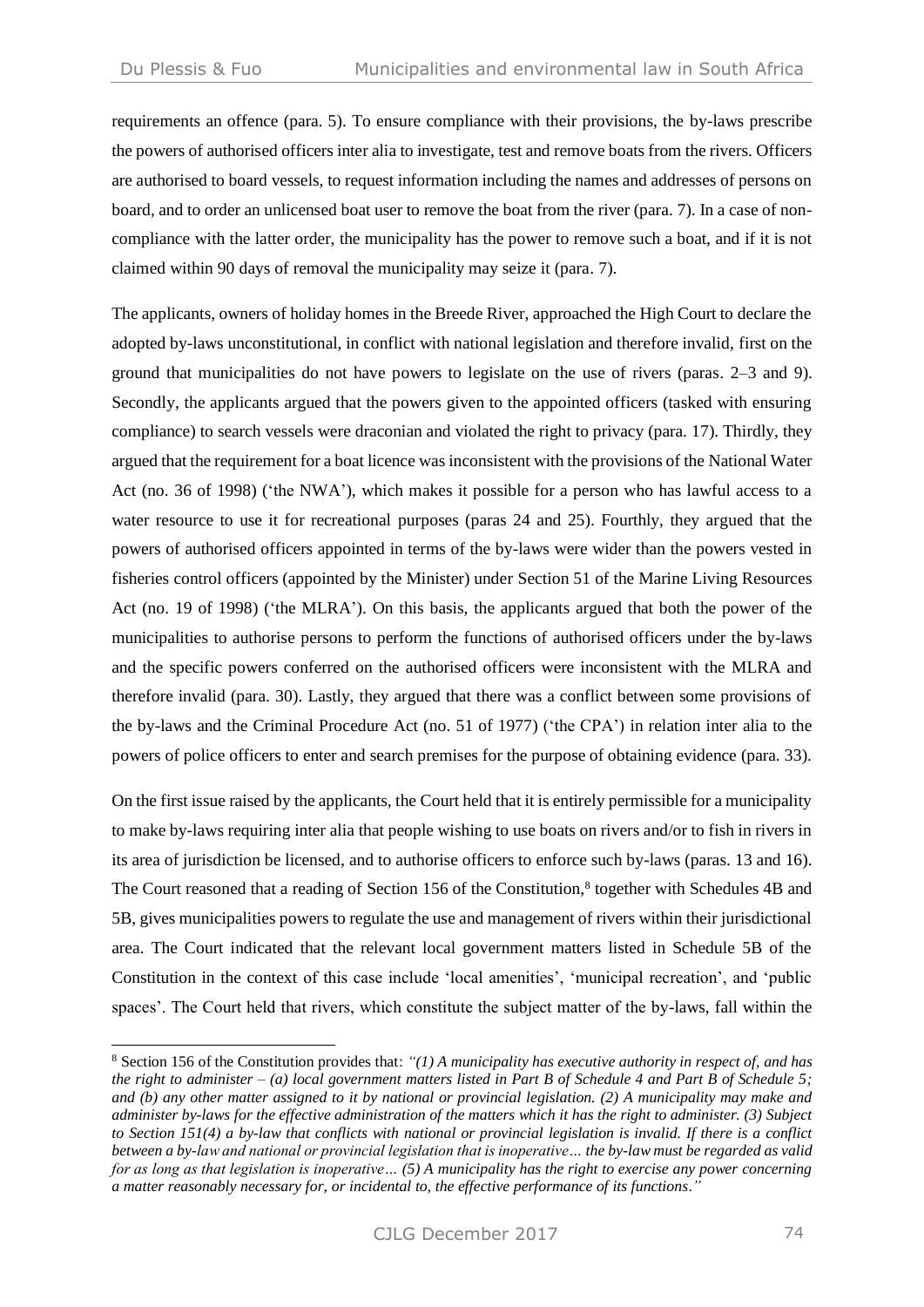scope of public amenities, public places and places of recreation. The Court noted that navigable rivers which flow within the jurisdictional areas of both Hessequa Local Municipality and Swellendam Municipality provide many recreational opportunities for members of the public, which if not appropriately regulated might result in disorderly conduct in public spaces which could disturb the peaceful enjoyment of residents and visitors to the municipal areas (para. 11). Furthermore, the Court observed that the powers of both municipalities to pass the by-law was consistent with their obligation flowing from a joint reading of Sections 24 and  $152(1)(d)$  of the Constitution to promote a safe and healthy environment as well as to uphold the rights of everyone to an environment not harmful to their health and well-being. The Court further observed that the powers to make laws that regulate the management and use of navigable rivers within municipal jurisdictions is reinforced by the fact that all organs of state are equally bound to give effect to the principles of the National Environmental Management Act (no. 107 of 1998) ('NEMA') (para. 13).

The Court further observed that the fact that national and provincial spheres of government also have functional competence over public rivers in the jurisdiction of municipalities does not exclude the competence of such municipalities (para. 14). Drawing from earlier jurisprudence regarding the overlap of powers and functions across the three spheres of government, the Court reiterated that these spheres have to co-exist and regulate the use of public navigable rivers from a sphere-specific perspective – where the context so requires (paras. 15–16). The Court restated the established view that, where the exercise of power by different spheres of government overlaps, no sphere should be seen as intruding into the functional area of another. Each sphere would therefore be exercising power within its competence as guided by the principles of cooperative government (para. 16).

In relation to the second argument, the Court held that the powers of appointed officers to conduct random inspections of boats in public places within the jurisdiction of the municipalities in order to ensure orderly conduct for recreational purposes did not violate the right to privacy (paras. 17–23). The Court held that no infringement of the right to privacy occurred through the performance of periodic regulatory inspections of boats and equipment on public rivers, or the calling of those in control of or on such boats to furnish their names and addresses, or to provide information concerning the boats, as authorised by the by-laws (para. 23). The Court compared this situation to that of police officers randomly pulling drivers aside to check their licences and to gather information for that purpose (para. 23). Drawing from the jurisprudence of the Constitutional Court, the Court observed that the right to privacy must be limited to comply with reasonable regulation and to tolerate administrative inspections that are an inseparable part of a regime of regulation (paras 17–23). The Court observed that the powers of appointed officers are part of an effective regime of regulation of boats on the rivers, which requires that the expectation of privacy by boat users should be abated (para. 21). The Court observed that although the by-law gives appointed officers powers to conduct routine inspections and in some instances give instructions for boats to be taken off the river, it did not make any provision for seizure.

CJLG December 2017 75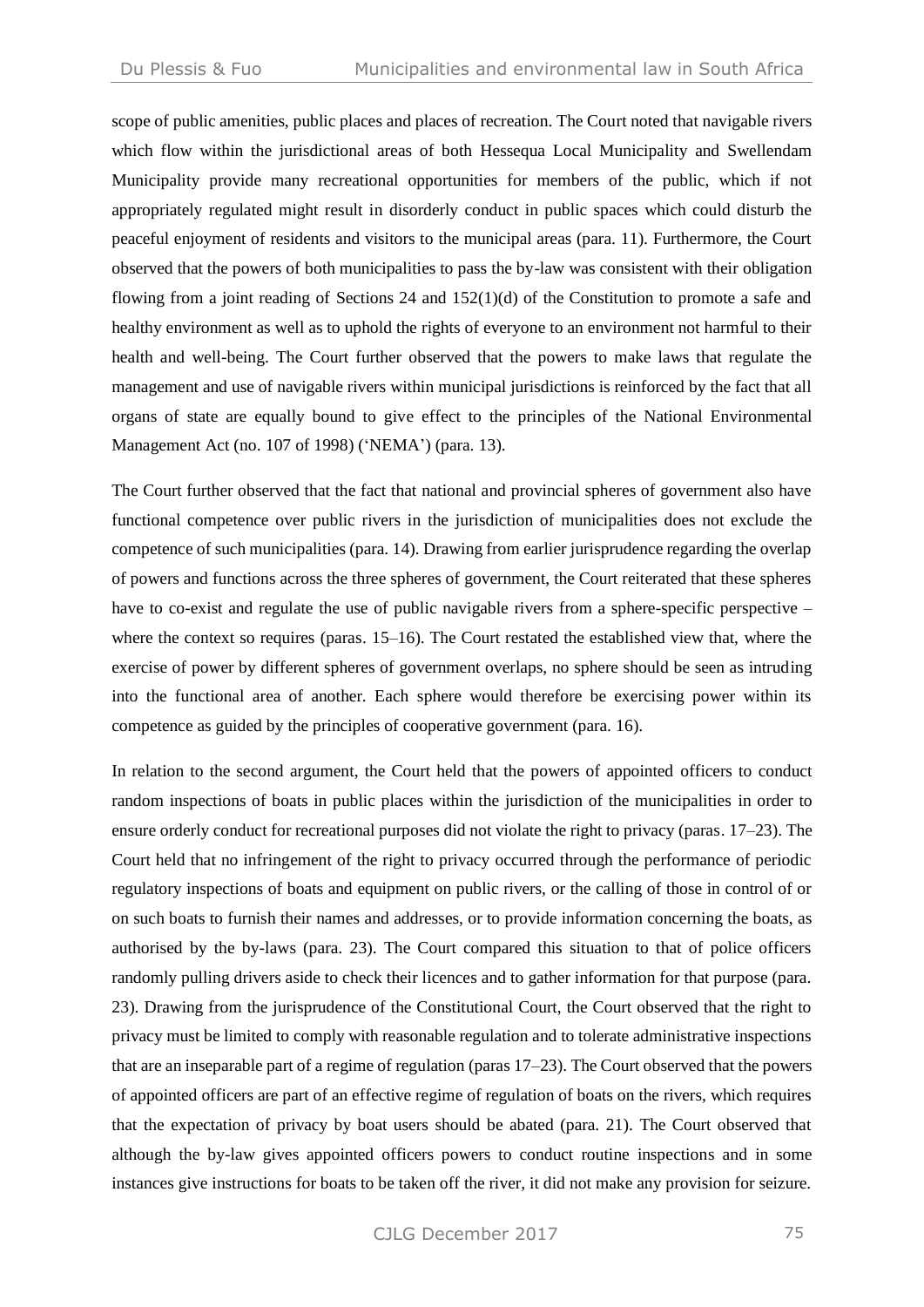-

In terms of the by-law, unclaimed boats could be seized by the municipalities only after obtaining a court order. The Court observed that this approach was different from that adopted in general search and seizure provisions (para. 22). The Court noted that the by-laws provide for routine inspections in a public river only in order to ensure that both the boats, and those who control them, are in a suitable condition in the interests of the public and their safety (para. 22). The Court found that the measures contemplated in the by-law could be justified on the basis of the general limitation clause contained in Section 36 of the Constitution.<sup>9</sup> The Court concluded that the measures contained in the by-law were reasonable and justifiable in an open and democratic society based on freedom and equality (para. 23).

In relation to the third argument raised by the applicants, the Court ruled that any entitlement to the use of water under the NWA is subject to any other law, by-law, ordinance, regulation or limitation imposed by the Act. The Court noted that the NWA expressly recognises that through cooperative governance a responsible authority may promote arrangements with organs of state to combine their respective licence requirements into a single requirement (para. 25, Section 22(4) of the NWA). The Court held that the fact that the municipalities imposed licence requirements for boating in public rivers through by-laws did not conflict with the NWA. The licence requirements were imposed from a municipal perspective as permitted by the legislation and their overlapping constitutional powers and functions (para. 26).

The Court rejected the fourth argument raised by the applicants on the basis of the existing constitutional authority of municipalities (para. 31). It held that it was within the powers of the respondents to make by-laws regulating boating on the public rivers in their areas of jurisdiction and to appoint and empower officers to ensure compliance with the provisions of the by-laws. The Court held that the fact that the MLRA also applies to fishing on the rivers and the fact that the National Minister creates posts for fisheries control officers with law enforcement powers does not create a conflict with the by-laws. While the MLRA was confined to the regulation of fishing, the by-laws regulated non-fishing boating activities. The Court noted that these are two different regimes operating side by side (para. 31). The Court held that the powers of authorised officers under the MLRA were wider than those in the bylaws. This was because unlike authorised officers under the by-laws, those of the MLRA had powers for search, seizure and arrest (para. 32).

Finally, in relation to the potential clash between the CPA and the by-laws, the Court indicated that the former was applicable to 'premises' and not to boats. The Court held that there was no conflict between

<sup>9</sup> Section 36 of the Constitution provides that: "*(1) The rights in the Bill of Rights may be limited only in terms of law of general application to the extent that the limitation is reasonable and justifiable in an open and democratic society based on human dignity, equality and freedom, taking into account all relevant factors including – (a) the nature of the right; (b) the importance of the purpose of the limitation; (c) the nature and extent of the limitation; (d) the relationship between the limitation and its purpose; and (e) less restrictive means to achieve the purpose.* 

*<sup>(2)</sup> Except as provided in subsection (1) or in any other provision of the Constitution, no law may limit any right entrenched in the Bill of Rights.*"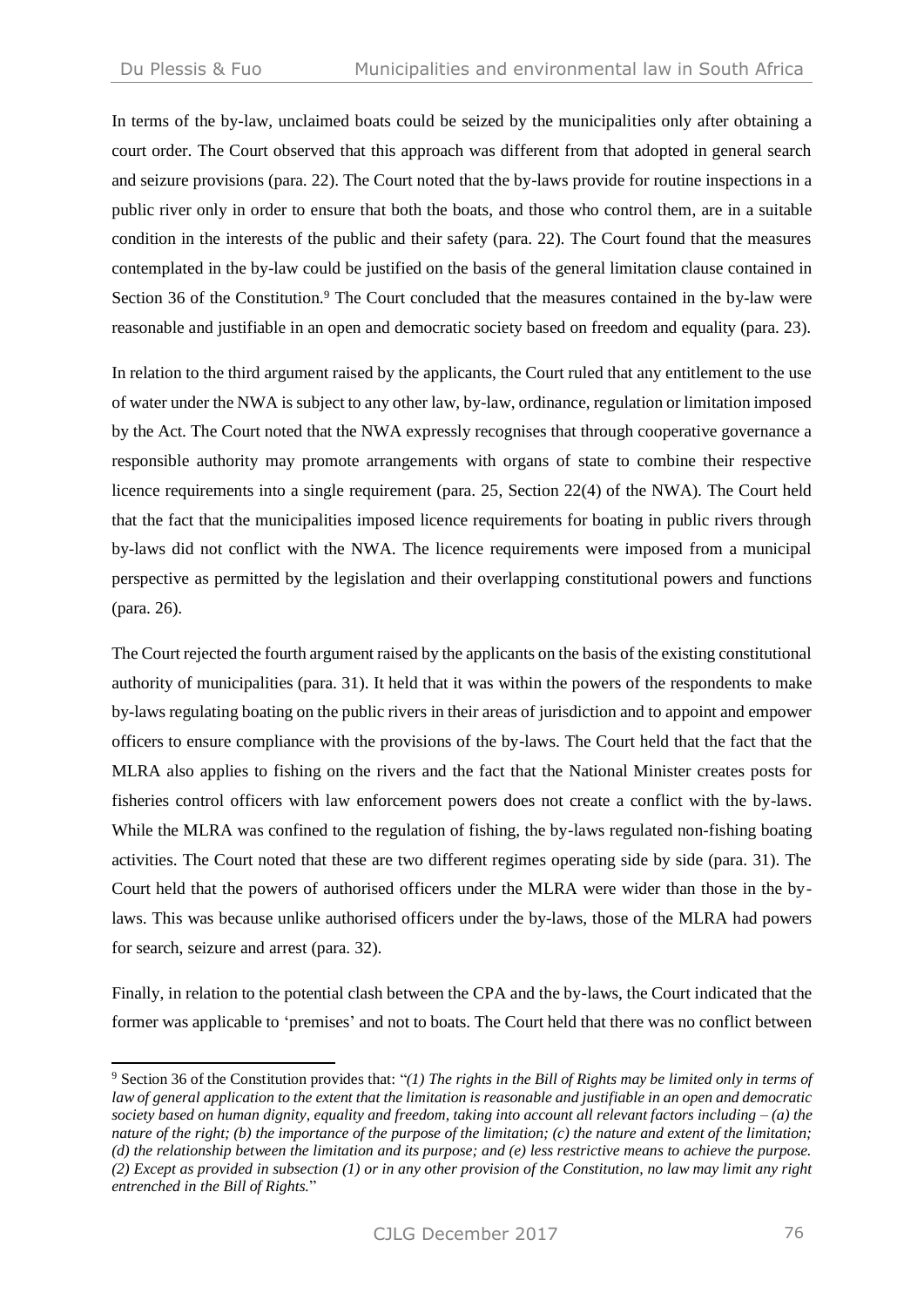the by-laws and the CPA (para. 34). The Court held that it was permissible for the by-laws to confer enforcement powers on persons tasked with ensuring compliance, irrespective of the fact that similar powers are generally conferred on the police or peace officers by the CPA (para. 35). The conferral of similar powers did not invalidate the provisions of the by-laws. The Court dismissed the application with costs (para. 36).

#### **Implications of** *Hessequa* **case for local government law in South Africa**

As evident from the *Hessequa* case, one of the most pressing challenges facing developmental local government is its poorly defined functions and powers. The limits to powers have been a source of great concern and confusion for municipalities since the creation of the new local government dispensation. The lack of clarity has often resulted in the duplication of duties, confusion, inefficiencies and arguably even deterioration in the delivery of services to communities. In worst case scenarios it has led to intense animosity between provincial governments and municipalities, which have sometimes reached an impasse in respect of which sphere should perform a particular function (Christmas and De Visser 2009, pp. 110–11). In other instances, such as in the case of *Hessequa*, it creates a potential way to avoid legal compliance for the affected individuals.

National and provincial environmental legislation and the Bill of Rights in the Constitution recognise the part to be played by the local sphere in managing and controlling the environment – which, as in the case of *Le Sueur*, renders it *"inconceivable that municipalities were to be excluded from legislating in respect of environmental matters, notwithstanding the listing of 'environment' in Part A of Schedule 4"* (Humby 2014, p. 1671). Still, the argument is often raised that local government may take on environmental duties and assume environmental authority only once such duties or authority have been assigned to them. As the *Hessequa* case illustrates, this argument flies in the face of the constitutional demand for 'developmental local government', the principle of subsidiarity entrenched in Section 156(4) of the Constitution, and the fulfilment of the duties arising from Section 24 of the Constitution. Section 156(5) of the Constitution allows a municipality to exercise any power reasonably necessary for or incidental to the effective performance of its functions. These functions are not described and cannot reasonably be read to refer only to original 'powers' listed in Schedules 4B and 5B. A municipality that has the necessary resources can legislate and enforce by-laws on matters listed in Schedule 4A and 5A of the Constitution provided that such action seeks to further the objectives of Section 24 of the Constitution and is not in conflict with measures adopted by the national and provincial spheres (Fuo 2015, p. 32). Given the difficulty of containing environmental concerns to one functional or geographic area of jurisdiction, collaboration and cooperation between the different spheres of government is essential if the objectives of Section 24 of the Constitution are to be realised (Olivier 2015, p. 365). Even where the powers and functions of the various spheres appear to be distinct, they should not be exercised in isolation of another sphere or in competition with another sphere (Steytler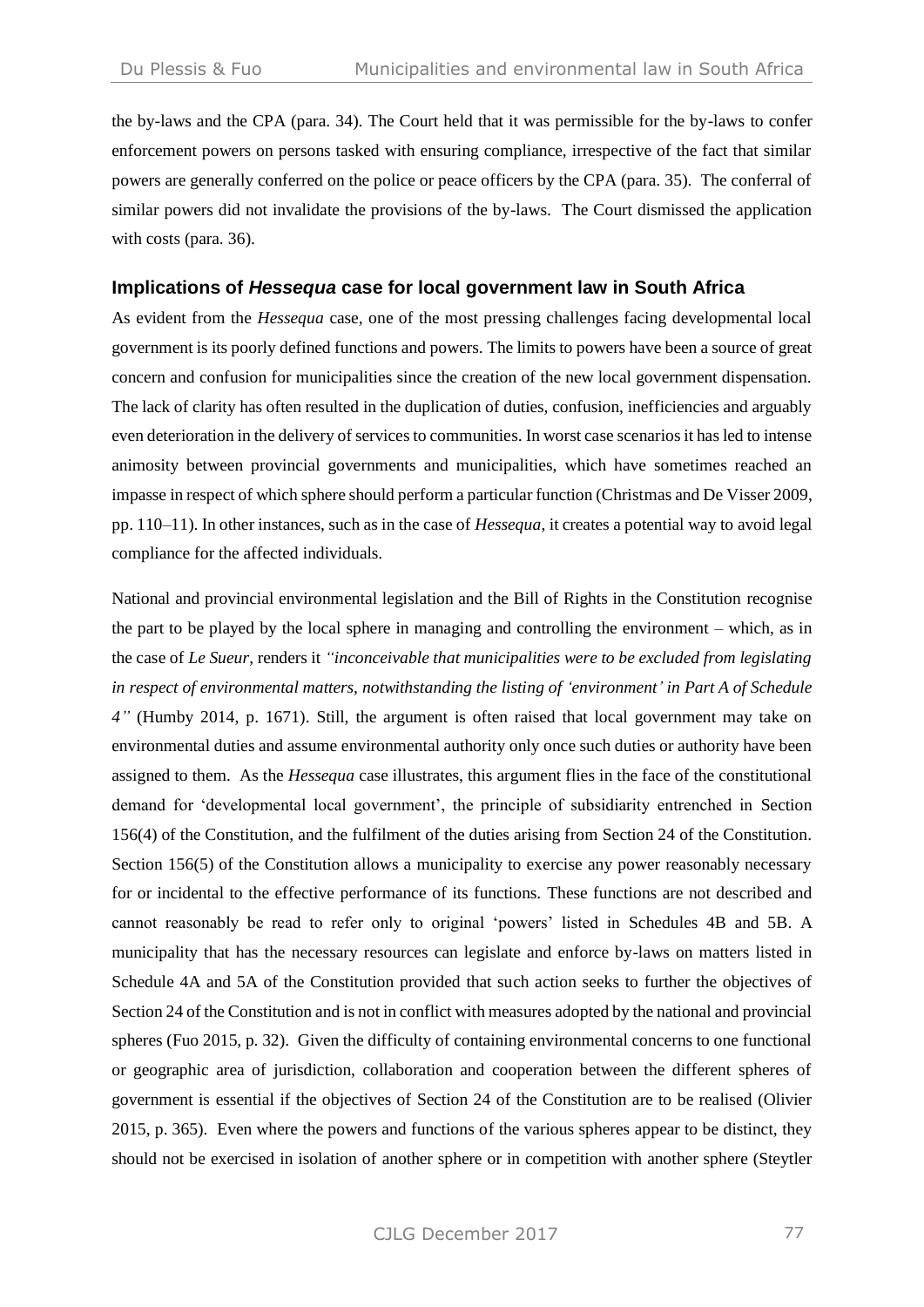$\overline{a}$ 

and De Visser 2014, Chapter 16, p. 3; Olivier 2015, pp. 365–369). There is a positive constitutional duty on all spheres of government to cooperate in securing the objectives of the Constitution.

The facts in the *Hessequa* case also point to the potential role of municipalities in enforcing national, provincial and local environmental standards in South Africa. Snijman and Petterson (2015) make a convincing case for local government enforcement as part of the broader environmental law enforcement effort in South Africa. In explaining that local government has a primary and supportive role in environmental law compliance in South Africa, they state inter alia that:

*As a result of the somewhat misleading division of regulatory functions and powers in Schedules 4 and 5 of the Constitution, the general perception that local government is only in a position to deal with minor environmental transgressions is not correct. It is also not correct to think that a municipality contributes to the overall environmental enforcement effort merely by enforcing its by-laws…. a municipality's contribution to environmental enforcement must be seen through the lens of cooperative government and the collective environmental responsibilities and duties of all the organs of state in the national, provincial and local spheres. The wall-to-wall local government system suggests that, together, municipalities are confronted with issues such as the destruction of wetlands, illegal mining and organized environmental crime. This said, the role of local government*  is not to create an enforcement system that aims to supplant specific enforcement *structures such as the South African Police Services (SAPS) or provincial or national departments with specific environmental mandates. Local government is ideally positioned to augment and support the enforcement efforts of these institutions in the spirit of cooperative government… municipalities being closest to the people they govern, usually have the advantage of local knowledge over their provincial or national counterparts, who work in small teams that must cover large geographical areas incorporating a number of municipalities … municipal officials may possess more precise and up-to-date information than provincial and national authorities – information that is often crucial in investigations* (Snijman and Petterson 2015, pp. 292–293).

While the Court in the *Hessequa* case emphasised cooperative government in the environmental governance context, it unfortunately did not fully develop its reasoning in terms of what cooperative government means for a) the actual execution of environmental governance (e.g. compliance and enforcement and authorisations) within and across the three spheres of government; or b) how multiple organs of state are to deal with overlap in relevant areas of governance.<sup>10</sup> The court was silent on the interconnectedness of environmental issues such as water use, water pollution, ecosystem services, environmental health, eco-tourism and the conservation of biodiversity.

From the discussion above, it appears that the local government 'environmental' functions listed in Schedules 4B and 5B of the Constitution do not enable municipalities to make the maximum social, economic and environmental impact envisaged by the Constitution or local government and environmental legislation. It is disturbing that 20 years of application of the Constitution has not yet resolved the mismatch between the notion of developmental local government and the power of

 $10$  It is noteworthy that intergovernmental coordination and integration are widely perceived as complexities in environmental law that must be addressed. This challenge is not unique to South Africa. See for example Godden and Peel (2010, pp. 277–279).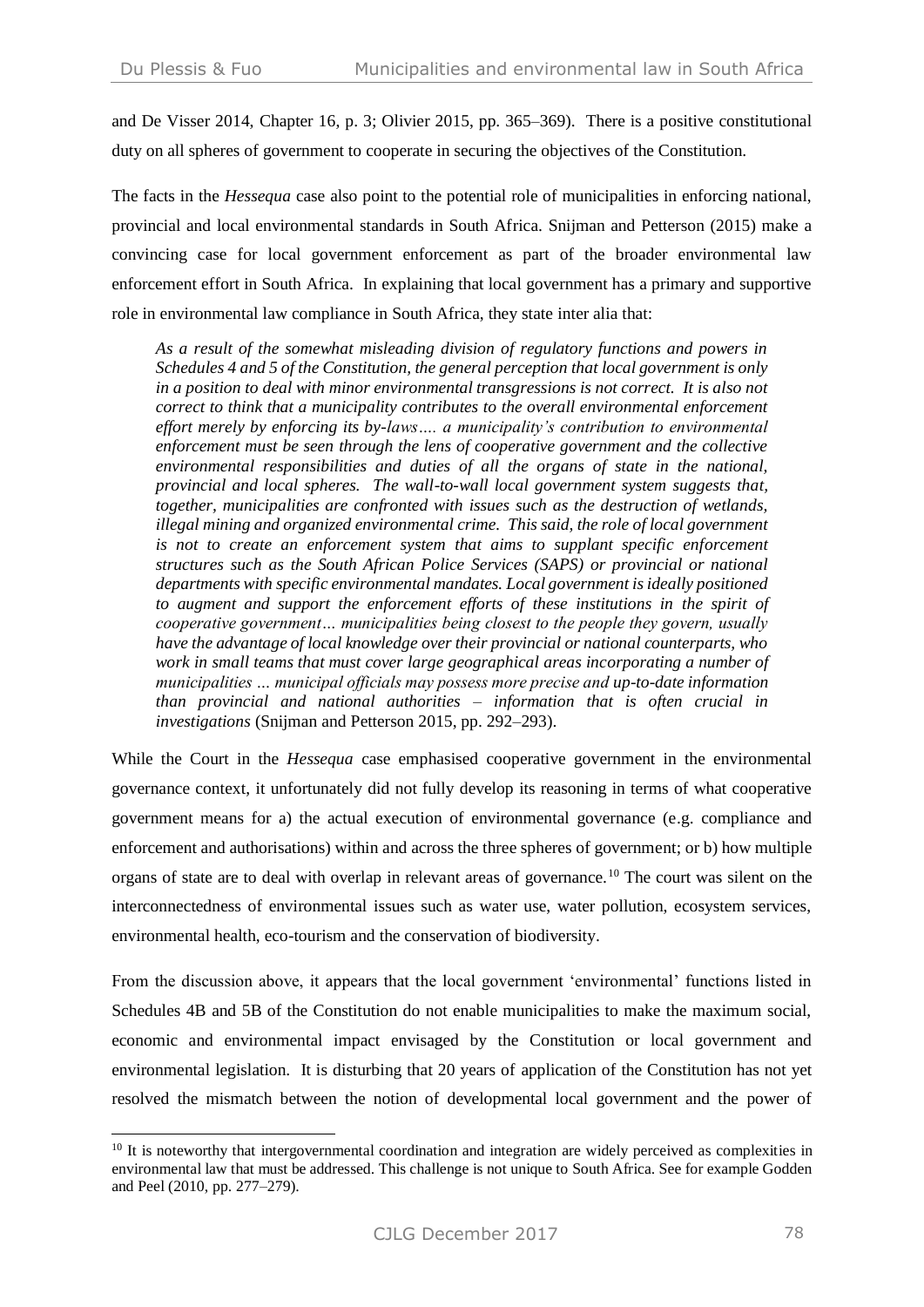-

municipalities to make and enforce certain local laws. The present authors fully agree with Christmas and De Visser (2009, p. 108), who hold that *"the impact of the collective efforts of national, provincial and local government in fulfilling their constitutional obligations to citizens must be tangibly seen and felt at the local level"*.

When we ask the question which powers and functions are best vested at local government level, a number of general indicators previously developed by the Community Law Centre<sup>11</sup> at South Africa's University of the Western Cape are quite useful. The Centre's research suggests that attention should be paid to: a) the degree to which economies of scale may be obtained at a higher level; b) whether the function has spill-over effects; c) whether there is the capacity to execute the function; d) whether intersectoral coordination is required; e) whether grass-roots community participation is required; and f) whether the function adds to policy control over the built environment (Community Law Centre 2007, pp. 18–19). This paper suggests that we should ask the same questions in relation to the powers of municipalities over environmental matters and the enforcement of environmental law – regardless of whether we do so in relation to by-laws or the laws of national and provincial authorities. It has been stated by Snijman and Petterson (2015, p. 295) that enforcement is a tool:

*To improve environmental compliance and a means by which government protects the constitutional right of the people in South Africa to an environment that is not detrimental to health or well-being. Some minor instances of non-compliance may warrant nothing more than an informal response on the part of a municipality or another authority such as a warning or a negotiated compliance outcome. Other crimes may require the mixed use of various compliance and enforcement mechanisms, that may need different authorities to act swiftly and in a very firm way.*

The vehicle of cooperative governance may be appropriate for the South African democratic context, but *"having three spheres of government operating each with a degree of autonomy makes for complex relationships, which also impact on the effectiveness and efficiency of government"* (Christmas and De Visser 2009, p. 109). It is also important to remember that the fact that a power or competence is or is not an 'original' local government function has no bearing on the oversight powers of national and/or provincial government. A municipality's authority over its 'original' functions is anything but unfettered. The national and provincial governments oversee the municipal performance of 'original' functions through the legislative framework within which municipalities must operate. All local government service delivery and efforts to protect the environment come together in the municipal arena. At the same time, municipal responsibility centres on controlling the immediate environment – that is, the spatial and physical aspects of service delivery and government regulation. We should ask ourselves whether the fact that a function is not listed in Schedule 4B or 5B means that local government has no responsibility in the matter – in spite of the duties that arise for municipalities from their

<sup>&</sup>lt;sup>11</sup> The Community Law Centre is a research centre at the University of Western Cape, which also takes part in social activism.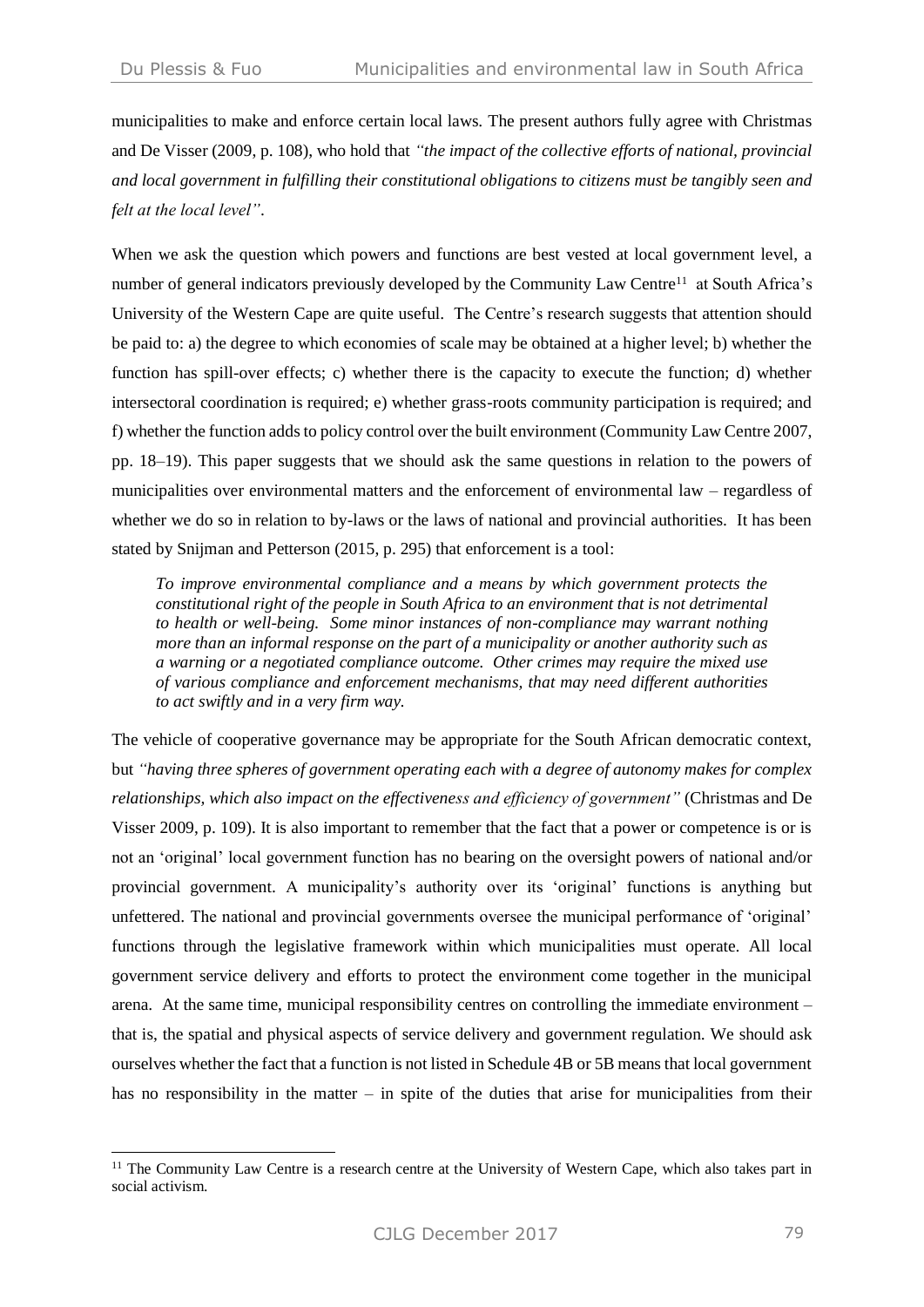responsibility for people's rights, their development duties, and their need to respect the system of cooperative government. Drawing on the jurisprudence of South African courts, Fuo (2015, p. 32) explains that:

*… there is nothing which prevents municipalities that have the resources to self-fund environmental projects that typically fall within the legislative area of competence of national and provincial government – as defined by Schedules 4A and 5A – in so far as such projects seek to further the objectives of Section 24 of the Constitution and are not in conflict with national and provincial programmes. It now appears that, when exercising its original and assigned powers and functions, a municipality can adopt by-laws to protect against improper invasion any environmental matters listed in Schedules 4A and 5A of the Constitution in so far as this relates to its functions and to the extent that the by-law does not conflict with a provincial and national legislation. This is connected to the incidental administrative powers conferred on municipalities by Section 156(5) of the Constitution. A close reading of the Constitutional Court's jurisprudence… suggests that a municipality can do anything to foster constitutional objectives provided such action is not illegal.*

It follows from the above that Schedules 4B and 5B of the Constitution are basic areas where all municipalities across the country can and should exercise legislative, executive and administrative authority in relation to the environment. Even where a function does not expressly fall within Schedules 4B and 5B, a purposeful interpretation of local government's constitutional environmental powers and functions gives municipalities the space to promote the sustainability agenda. The reasoning of the Court in the *Hessequa* case takes this direction: a reading inter alia of Section 156 of the Constitution, together with Schedules 4B and 5B, empowers municipalities to regulate the use and management of rivers within their jurisdictional area. It would defy logic for municipalities to have legislative and executive competence over functional areas related to rivers – such as pollution control; pontoons, ferries, jetties and piers; beaches and amusement facilities; public nuisances; local amenities; public places; and municipal health services – without the ancillary power to regulate aspects of the use and management of rivers within their jurisdictions.

It should be noted that, just as in *Le Sueur*, it was not a national or provincial sphere of government that challenged the reach of local government's environmental powers and functions in the *Hessequa* case. The challenge – as in several similar cases – came from community members who attempted to exploit gaps in the manner in which local government's environmental powers and functions have been defined. This suggests that while national and provincial government may readily welcome initiatives from municipalities to contribute towards meeting the environmental objectives of the Constitution, members of the community often attempt to evade the far-reaching governing powers of municipalities, as they are perceived to impose additional responsibilities on them or to limit their liberties. However, attempts to evade the reach of local government's powers on the basis of its often ill-defined functions have repeatedly been struck down by courts – and the *Hessequa* case is no exception.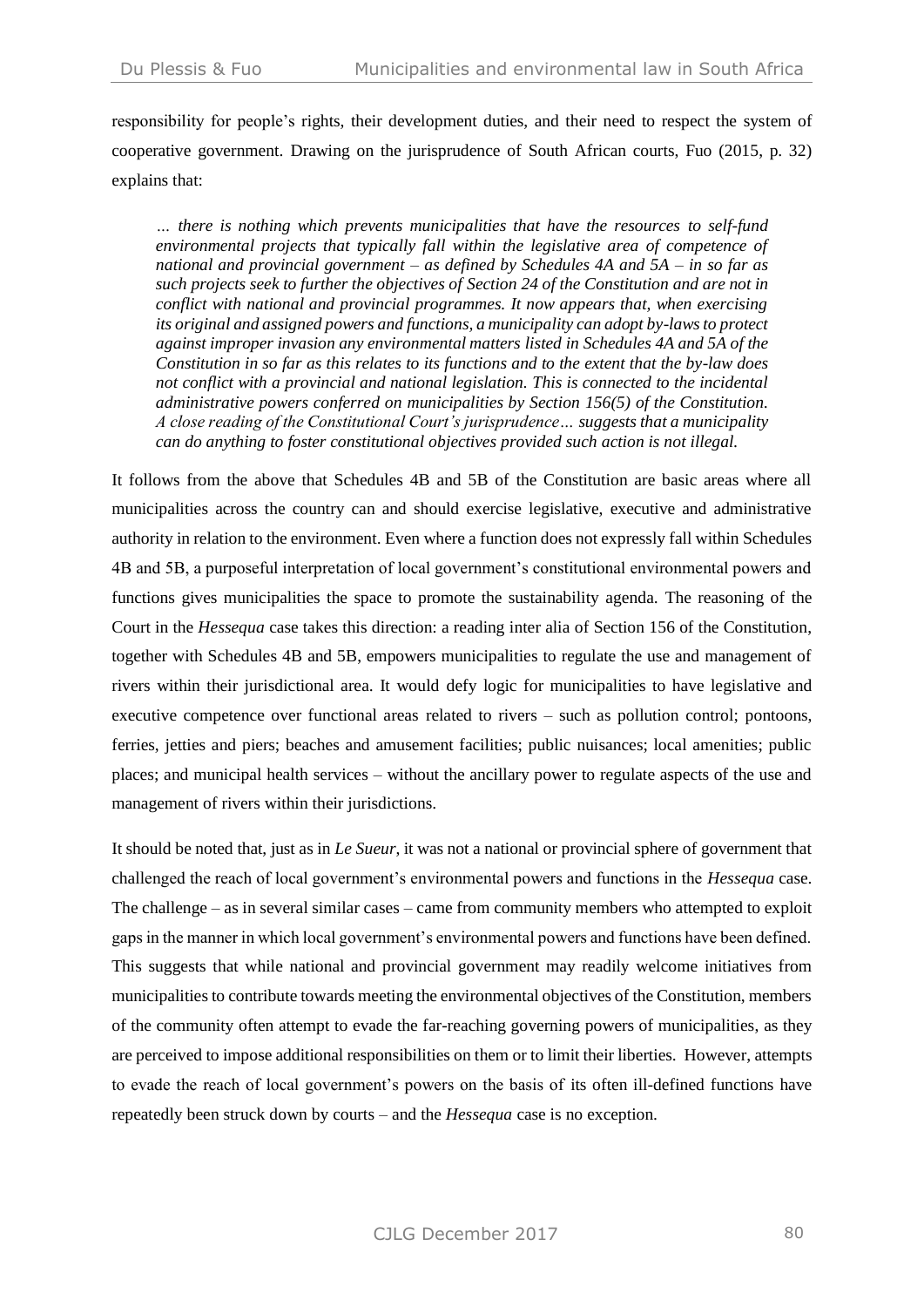#### **Declaration of conflicting interest**

The authors declared no potential conflicts of interest with respect to the research, authorship, and/or publication of this article.

## **Funding**

The authors received no financial support for the research, authorship, and/or publication of this article.

## **References**

- *Abbott v Overstrand Municipality.* [2016] ZASCA 68 (delivered by the Supreme Court of Appeal on 20 May 2016).
- *Christian Education South Africa v Minister of Education.* (2000) (10) BCLR 1051 (CC) (verdict delivered by the Constitutional Court on 18 August 2000).
- Christmas, A. and De Visser, J. (2009) Bridging the gap between theory and practice: Reviewing the powers and functions of local government in South Africa. *Commonwealth Journal of Local Governance*, 2, 107–19. <https://doi.org/10.5130/cjlg.v0i2.999>
- *City of Cape Town v Robertson.* (2005) (2) SA 323 (CC) (verdict delivered by the Constitutional Court on 29 November 2004).
- *City of Johannesburg Metropolitan Municipality v Blue Moonlight Properties 38 (Pty) Ltd and Another.* (2012) (2) BCLR 150 (CC) (verdict delivered by the Constitutional Court on 1 December 2011).
- Community Law Centre. (2007) *Paper I: Development local government: Determining appropriate functions and powers*. Cape Town: Community Law Centre, University of the Western Cape.
- *Constitution of the Republic of South Africa*. (1996) Cape Town: Government of the Republic of South Africa.
- *Criminal Procedure Act* (no. 51 of 1977) Cape Town: Government of the Republic of South Africa.
- Du Plessis, A.A. (2010) 'Local environmental governance' and the role of local government in realising Section 24 of the South African Constitution. *Stellenbosch Law Review*, 21 (2), 265–97.
- *Economic Freedom Fighters v Speaker of the National Assembly and Others; Democratic Alliance v Speaker of the National Assembly and Others* [2016] ZACC 11 (verdict delivered by the Constitutional Court on 31 March 2016).
- Fuo, O. (2014) *Local government's role in the pursuit of the transformative constitutional mandate of social justice in South Africa*. LLD Thesis, North West University, South Africa.
- Fuo, O. (2015) Role of courts in interpreting local government's environmental powers in South Africa. *Commonwealth Journal of Local Governance*, 18, 17–35, http://dx.doi.org/10.5130/cjlg.v0i18.4840.
- Godden, L. and Peel, J. (2010) *Environmental law: Scientific, policy and regulatory dimensions*. Melbourne: Oxford University Press.
- *Government of the Republic of South Africa and Others v Grootboom and Others.* (2000) (11) BCLR 1169 (CC) (verdict delivered by the Constitutional Court on 4 October 2000).
- Humby, T. (2014) Localising environmental governance: The Le Sueur Case. *PER*/*PELJ*, 17 (4), 1659–1689. http://dx.doi.org/10.4314/pelj.v17i4.13
- *Khosa and Others v Minister of Social Development and Others*, *Mahlaule and Another v Minister of Social Development.* (2004) (6) BCLR 569 (CC) (verdict delivered by the Constitutional Court on 4 March 2004).
- *Lagoon Bay Lifestyle Estate (Pty) Ltd v Minister of Local Government, Environmental Affairs and Development Planning of the Western Cape and Others.* (2011) (4) All SA 270 (WCC) (verdict delivered by the Western Cape High Court on 31 August 2011).
- *Le Sueur and Another v eThekwini Municipality and Others.* [2013] ZAKZPHC 6 (30 January 2013) (verdict delivered by the Pietermaritzburg High Court on 30 January 2013).